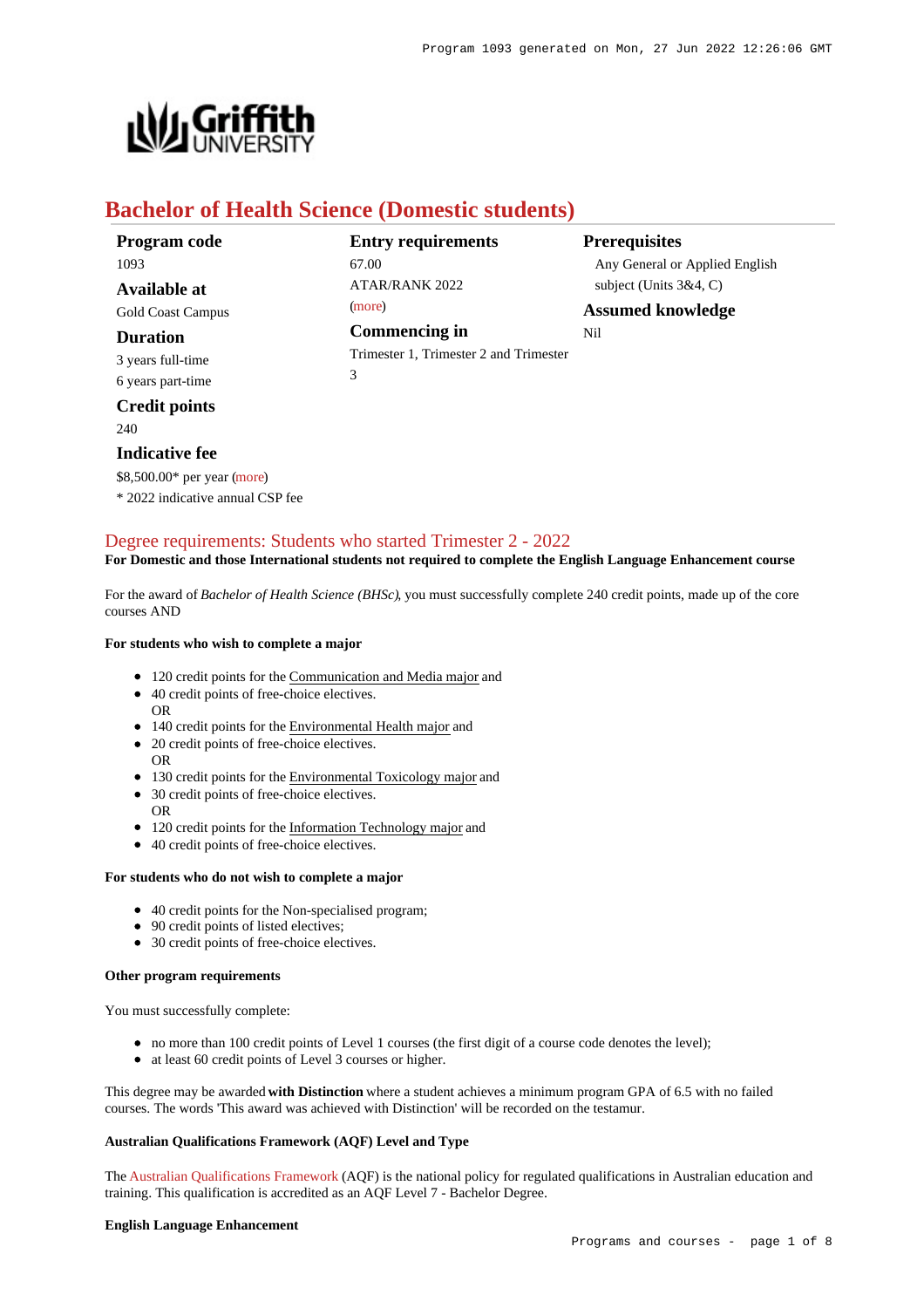Domestic students enrolled in this program whose first language is not English may complete the following **English Language Enhancement (ELE) course** as an elective.

[5902LHS Language and Communication for Health](https://www148.griffith.edu.au/Course/5902LHS)

#### **Students whose first language is English are not permitted to undertake this ELE course.**

# [Program learning outcomes](https://www148.griffith.edu.au/programs-courses/Program/1093/Courses/Domestic#programLearningOutcomes)

## **Program learning outcomes**

[Program Learning Outcomes](https://www.griffith.edu.au/__data/assets/pdf_file/0017/134522/PLO-general-advice.pdf) communicate to the community the value of the Griffith educational experience as benchmarked against national qualification standards.

[Program Learning Outcomes for this award](https://www.griffith.edu.au/__data/assets/pdf_file/0029/295625/BHealth-Science-PLO-L7.pdf) describe the knowledge, skills and the application of knowledge and skills you will acquire through studying the Griffith program of your choice.

### [Course list: Students starting Trimester 2 - 2022](https://www148.griffith.edu.au/programs-courses/Program/1093/Courses/Domestic#course-list-content)

**Course offering information in program structures is a guide only. Please check the actual offering information in the Course Catalogue.**

**Note: Students must check the prerequisite and incompatible requirements before selecting any course within this program.**

### **English Language Enhancement course**

Students required to undertake the English Language Enhancement course must complete 5902LHS in their first trimester of study. The English Language Enhancement course is to be taken in place of a Free-choice elective in your program.

| <b>Trimester</b> |         | Course code Requirement    | Course title                          |  |
|------------------|---------|----------------------------|---------------------------------------|--|
| Tri 2            | 5902LHS | <b>English Enhancement</b> | Language and Communication for Health |  |

#### **Year 1**

You must complete the following courses:

| <b>Trimester</b> | Course code | Requirement     | Course title                                              | CР |
|------------------|-------------|-----------------|-----------------------------------------------------------|----|
| Tri 2            | 1001MSC     | Core to Program | Chemistry of Biological Systems I                         | 10 |
| Tri 2            | 1014MSC     | Core to Program | Cells, Tissues and Regulation                             | 10 |
| Tri 2            | 1016MSC     | Core to Program | Anatomy and Physiology Systems I                          | 10 |
| Tri 2            | 1205MED     | Core to Program | Health Challenges for the 21st Century<br>(see Note $1$ ) | 10 |
| Tri 3            | 1002MSC     | Core to Program | Introduction to Biomedical Data Analysis                  | 10 |
| Tri 3            | 1005MSC     | Core to Program | Genes and Disease                                         | 10 |
| Tri 3            | 1015MSC     | Core to Program | Chemistry of Biological Systems II                        | 10 |
| Tri 3            | 1017MSC     | Core to Program | Anatomy and Physiology Systems II                         | 10 |

Note 1: Students required to complete the English Language Enhancement course must complete 5902LHS in place of 1205MED in their first Trimester of study.

#### **Program options (for Years 2-3)**

You must complete the one of following options: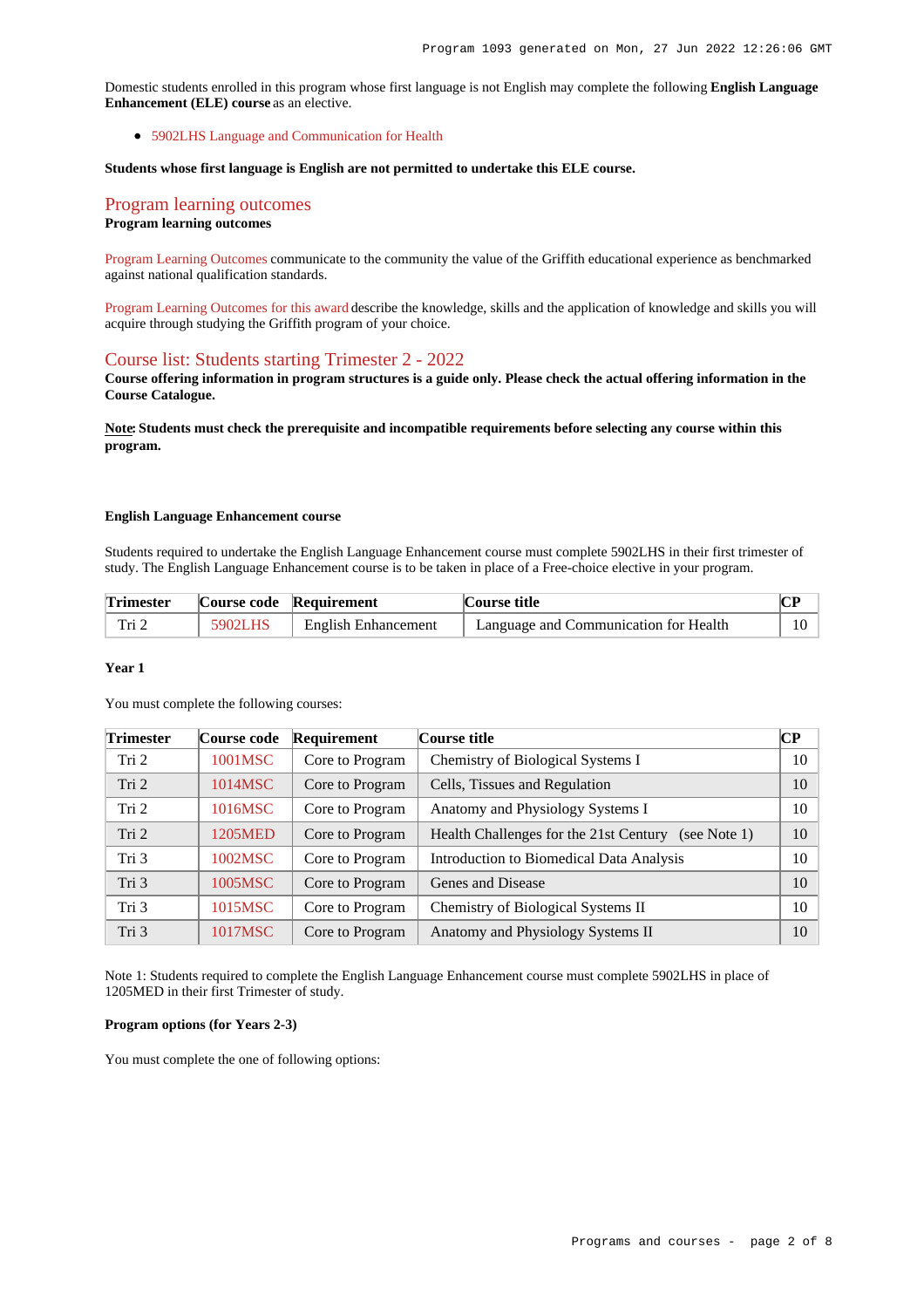Program 1093 generated on Mon, 27 Jun 2022 12:26:06 GMT

| <b>Trimester</b> | Course code | <b>Requirement Course title</b> |                                                       |     |
|------------------|-------------|---------------------------------|-------------------------------------------------------|-----|
| Tri $1,2$        |             |                                 | Health Science (without a major) courses (see Note 1) | 40  |
|                  |             |                                 | <b>AND</b>                                            |     |
| Tri 1,2          |             |                                 | Listed electives                                      | 90  |
|                  |             |                                 | <b>AND</b>                                            |     |
| Tri 1,2          |             |                                 | Free-choice electives                                 | 30  |
|                  |             |                                 | <b>OR</b>                                             |     |
| Tri 1,2          |             |                                 | Communication and Media major courses (see Note 1)    | 120 |
|                  |             |                                 | <b>AND</b>                                            |     |
| Tri 1,2          |             |                                 | Free-choice electives                                 | 40  |
|                  |             |                                 | <b>OR</b>                                             |     |
| Tri 1,2          |             |                                 | Environmental Health major courses (see Note 1)       | 140 |
|                  |             |                                 | <b>AND</b>                                            |     |
| Tri 1,2          |             |                                 | Free-choice electives                                 | 20  |
|                  |             |                                 | <b>OR</b>                                             |     |
| Tri 1,2          |             |                                 | Environmental Toxicology major courses (see Note 1)   | 130 |
|                  |             |                                 | <b>AND</b>                                            |     |
| Tri 1,2          |             |                                 | Free-choice electives                                 | 30  |
|                  |             |                                 | <b>OR</b>                                             |     |
| Tri $1,2$        |             |                                 | Information Technology major courses (see Note 1)     | 120 |
|                  |             |                                 | <b>AND</b>                                            |     |
| Tri 1,2          |             |                                 | Free-choice electives                                 | 40  |

Note 1: You must ensure that you complete a minimum of 60 credit points Level 3 courses in your entire program.

## Majors (4 available) **Communication and Media Major**

## Communication and Media

**Year 2**

You must complete the following course:

| <b>Trimester</b> | Course code    | Requirement   | Course title                                 | CР |
|------------------|----------------|---------------|----------------------------------------------|----|
| Tri 1            | <b>2220MED</b> | Core to Major | Epidemiology                                 | 10 |
| Tri 1            |                |               | Free-choice elective (see Note 1)            | 10 |
| Tri 1            | 1505LHS        | Core to Major | Introduction to Communication and Journalism | 10 |
| Tri 2,3          | 2515LHS        | Core to Major | <b>Media Relations</b>                       | 10 |
| Tri 2            | 2003MSC        | Core to Major | <b>Fundamentals of Microbiology</b>          | 10 |
|                  |                |               | <b>OR</b>                                    |    |
| Tri 2            | 2007MSC        | Core to Major | Microbiology                                 | 10 |
| Tri 2            | 1512LHS        | Core to Major | <b>Communication Performance</b>             | 10 |
| Tri 2            | 2525LHS        | Core to Major | Health and Science Communication             | 10 |
| Tri 2            |                |               | Free-choice elective (see Note 1 and 2)      | 10 |

## **Year 3**

You must complete the following course: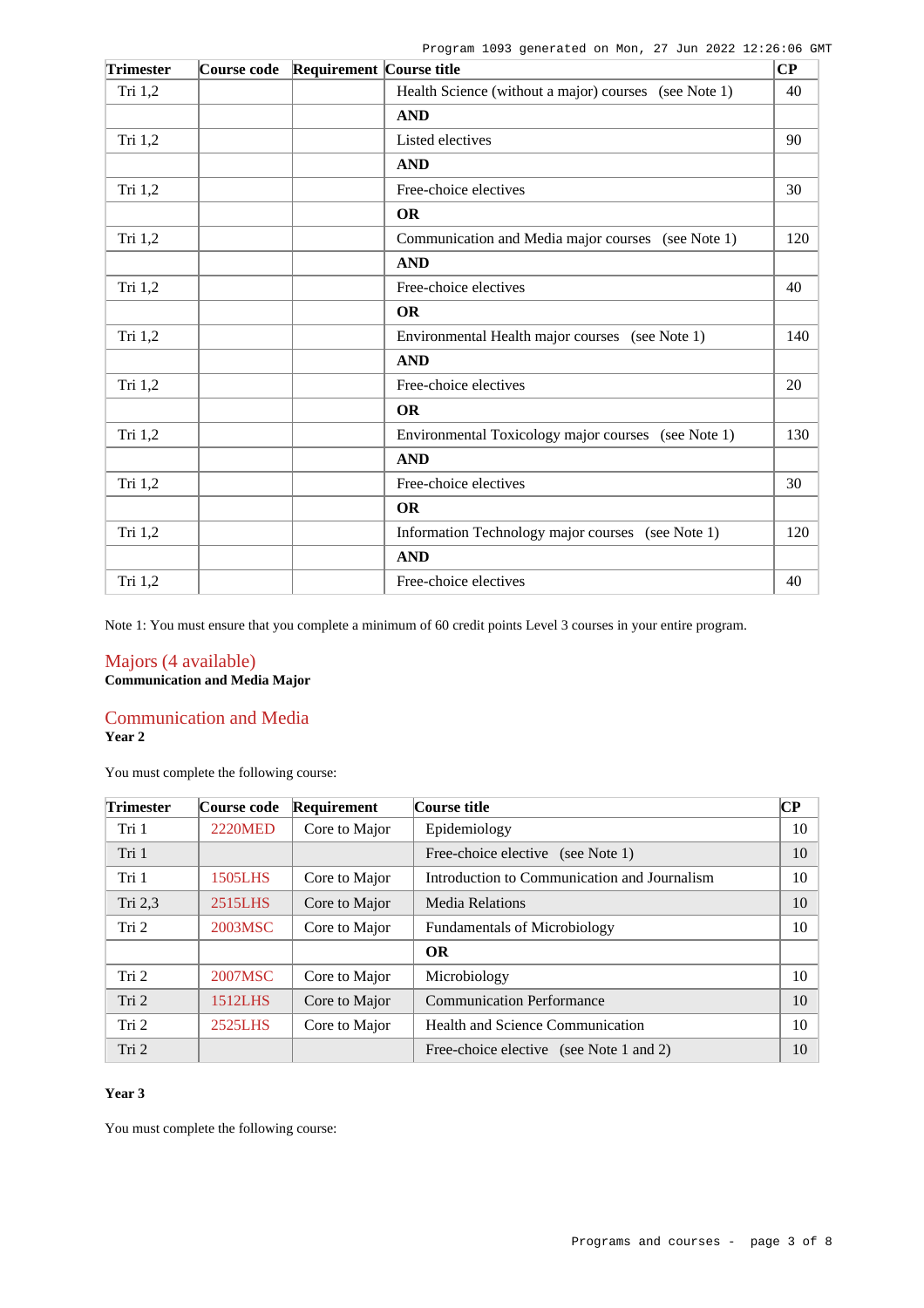| Program 1093 generated on Mon, 27 Jun 2022 12:26:06 GMT |  |  |  |
|---------------------------------------------------------|--|--|--|
|                                                         |  |  |  |

| <b>Trimester</b> | Course code | Requirement   | Course title                                          | $\bf CP$ |
|------------------|-------------|---------------|-------------------------------------------------------|----------|
| Tri 1            | 3017MSC     | Core to Major | Clinical Perspectives in Human Health and Development | 10       |
| Tri 1            | 3121MED     | Core to Major | First Peoples Health and Practice                     | 10       |
| Tri 1            | 2505LHS     | Core to Major | <b>Ethical Communication</b>                          | 10       |
| Tri <sub>2</sub> | 3507LHS     | Core to Major | Human Rights Journalism and Communication             | 10       |
| Tri 1            | 3521LHS     | Core to Major | Social Media for Global Communicators                 | 10       |
| Tri <sub>2</sub> | 3517LHS     | Core to Major | Crisis and Disaster Communication                     | 10       |
| Tri <sub>2</sub> |             |               | Free-choice electives<br>(see Note 1)                 | 20       |

Note 1: A minimum of 10 credit points of free-choice electives must be at Level 3 or higher.

Note 2: Students required to complete 5902LHS in their first year must complete 1205MED in place of a free-choice elective.

## **Environmental Health major**

## Environmental Health **Year 2**

You must complete the following courses:

| <b>Trimester</b> | Course code    | Requirement   | Course title                                        | $\bf CP$ |
|------------------|----------------|---------------|-----------------------------------------------------|----------|
| Tri 1            | 2214MED        | Core to Major | Public Health Research Methods                      | 10       |
| Tri 1            | <b>2203ENV</b> | Core to Major | <b>Environmental Chemistry and Monitoring</b>       | 10       |
| Tri 1            | <b>1111MED</b> | Core to Major | Introduction to Environmental Health                | 10       |
| Tri 1            | <b>2220MED</b> | Core to Major | Epidemiology                                        | 10       |
| Tri 2            | 2003MSC        | Core to Major | <b>Fundamentals of Microbiology</b>                 | 10       |
|                  |                |               | <b>OR</b>                                           |          |
| Tri 2            | 2007MSC        | Core to Major | Microbiology                                        | 10       |
| Tri 2            | 2113MED        | Core to Major | Food Safety: Science and Management                 | 10       |
| Tri 2            | 3119MED        | Core to Major | <b>Environmental Toxicology and Risk Assessment</b> | 10       |
| Tri 2            | 2218MED        | Core to Major | Needs Assessment, Program Planning and Evaluation   | 10       |

### **Year 3**

You must complete the following courses:

| <b>Trimester</b> | Course code | Requirement   | Course title                                      | <b>CP</b> |
|------------------|-------------|---------------|---------------------------------------------------|-----------|
| Tri 1,3          | 3110MED     | Core to Major | Climate Change and Public Health                  | 10        |
| Tri 1            | 3202MED     | Core to Major | Applied Environmental Health                      | 10        |
| Tri 1            | 3160MED     | Core to Major | Environmental Health Management                   | 10        |
| Tri 1            |             |               | Free-choice elective                              | 10        |
| Tri 2            | 3013MSC     | Core to Major | <b>Infectious Disease</b>                         | 10        |
| Tri 2            | 3135MED     | Core to Major | <b>Environmental Health Professional Practice</b> | 10        |
| Tri <sub>2</sub> |             |               | Free-choice elective (see Note 1)                 | 10        |
| Tri 2            | 5020LAW     | Core to Major | Urban Planning Law                                | 10        |

Note 1: Students required to complete 5902LHS in their first year must complete 1205MED in place of a free-choice elective.

## **Environmental Toxicology major**

## Environmental Toxicology **Year 2**

You must complete the following courses: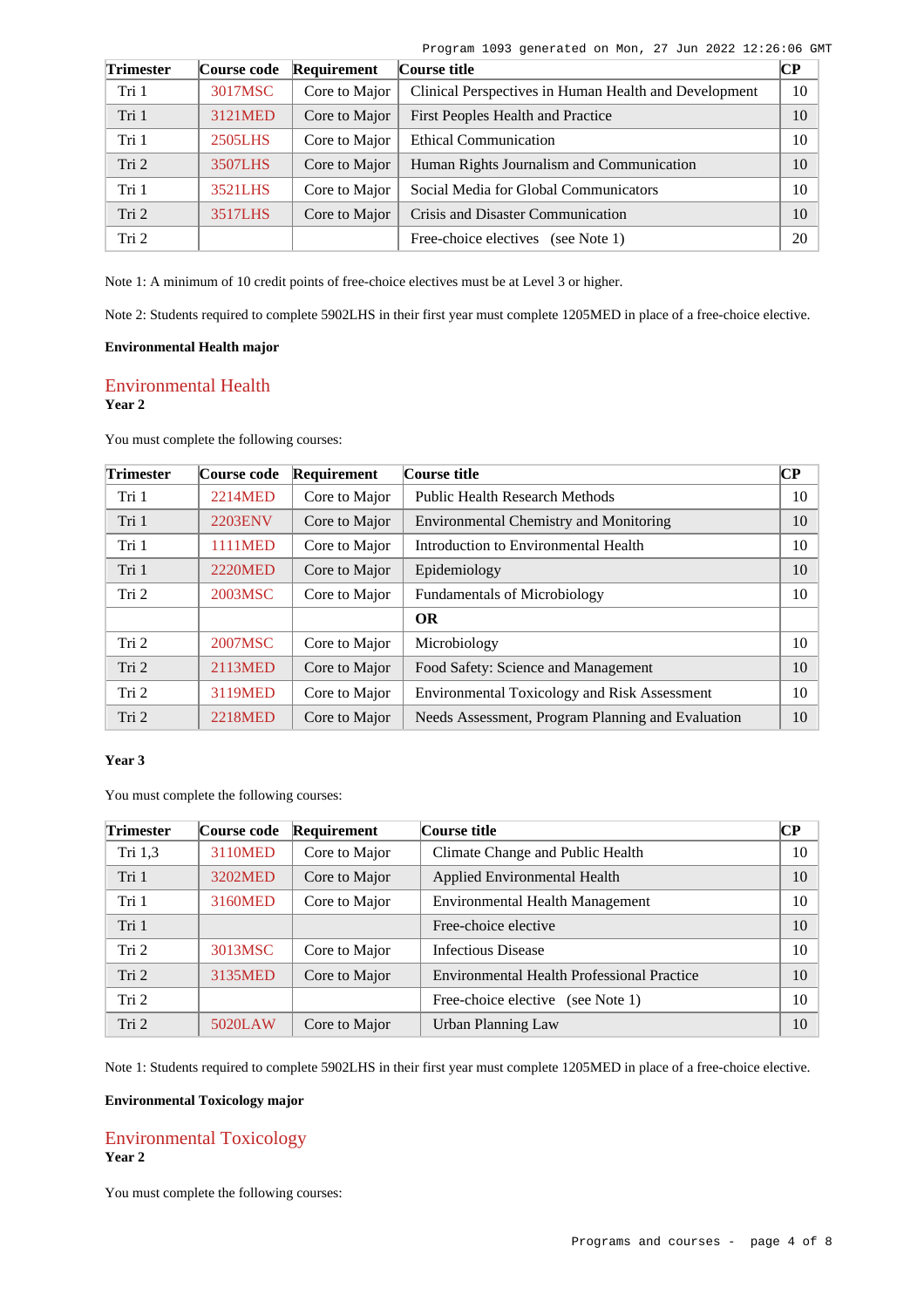| Program 1093 generated on Mon, 27 Jun 2022 12:26:06 GMT |  |  |  |  |  |  |  |  |
|---------------------------------------------------------|--|--|--|--|--|--|--|--|
|---------------------------------------------------------|--|--|--|--|--|--|--|--|

| <b>Trimester</b> | Course code    | Requirement   | Course title                                  | $\overline{\mathbf{CP}}$ |
|------------------|----------------|---------------|-----------------------------------------------|--------------------------|
| Tri 1            | 2018PHM        | Core to Major | Pharmacology                                  | 10                       |
| Tri 1            | <b>2203ENV</b> | Core to Major | <b>Environmental Chemistry and Monitoring</b> | 10                       |
| Tri 1            | 1111MED        | Core to Major | Introduction to Environmental Health          | 10                       |
| Tri 1            | 2005MSC        | Core to Major | Biochemistry                                  | 10                       |
| Tri 2            | 2003MSC        | Core to Major | <b>Fundamentals of Microbiology</b>           | 10                       |
|                  |                |               | <b>OR</b>                                     |                          |
| Tri 2            | 2007MSC        | Core to Major | Microbiology                                  | 10                       |
| Tri 2            | <b>3202ENV</b> | Core to Major | <b>Advanced Analytical Chemistry</b>          | 10                       |
| Tri 2            |                |               | Free-choice elective (see Note 1)             | 10                       |
| Tri 2            |                |               | Free-choice elective                          | 10                       |

Note 1: Students required to complete 5902LHS in their first year must complete 1205MED in place of a free-choice elective.

## **Year 3**

You must complete the following courses:

| <b>Trimester</b> | Course code    | Requirement   | Course title                                        | CР |
|------------------|----------------|---------------|-----------------------------------------------------|----|
| Tri 1            | <b>2220MED</b> | Core to Major | Epidemiology                                        | 10 |
| Tri 1,3          | 3110MED        | Core to Major | Climate Change and Public Health                    | 10 |
| Tri 1            | <b>3201ENV</b> | Core to Major | Aquatic Chemistry and Pollution                     | 10 |
| Tri 1            | 3160MED        | Core to Major | Environmental Health Management                     | 10 |
| Tri 2            | 3013MSC        | Core to Major | <b>Infectious Disease</b>                           | 10 |
| Tri 2,3          | <b>2212ENV</b> | Core to Major | Ecotox and Impact Assessment (offered online)       | 10 |
| Tri 2            | 3119MED        | Core to Major | <b>Environmental Toxicology and Risk Assessment</b> | 10 |
| Tri 2            |                |               | Free-choice elective                                | 10 |

## **Information Technology major**

## Information Technology **Year 2**

You must complete the following courses:

| Trimester | Course code    | Requirement   | Course title                            | CР |
|-----------|----------------|---------------|-----------------------------------------|----|
| Tri 1     | <b>2220MED</b> | Core to Major | Epidemiology                            | 10 |
| Tri 1     | <b>2807ICT</b> | Core to Major | <b>Programming Principles</b>           | 10 |
| Tri 1     | 2814ICT        | Core to Major | Data Management                         | 10 |
| Tri 1     |                |               | Free-choice elective (see Note 1)       | 10 |
| Tri 2     | 2003MSC        | Core to Major | <b>Fundamentals of Microbiology</b>     | 10 |
|           |                |               | <b>OR</b>                               |    |
| Tri 2     | 2007MSC        | Core to Major | Microbiology                            | 10 |
| Tri 2     | <b>2810ICT</b> | Core to Major | Software Technologies                   | 10 |
| Tri 2     |                |               | Free-choice elective (see Note 1 and 2) | 10 |
| Tri 2     |                |               | Free-choice elective (see Note 1)       | 10 |

## **Year 3**

You must complete the following courses: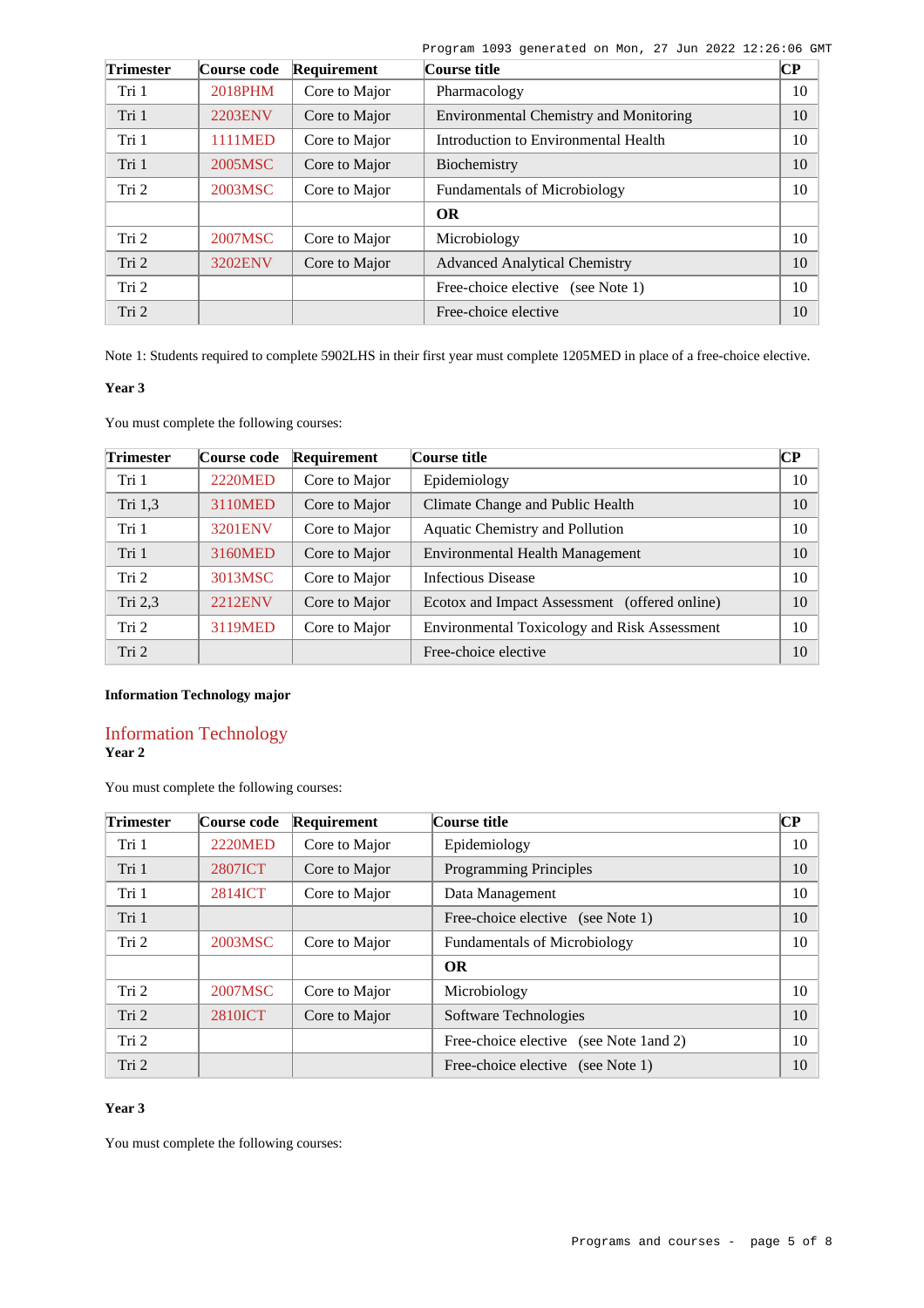|  | Program 1093 generated on Mon, 27 Jun 2022 12:26:06 GMT |  |  |  |  |
|--|---------------------------------------------------------|--|--|--|--|
|  |                                                         |  |  |  |  |

| <b>Trimester</b> | Course code    | Requirement   | Course title                                          | $\overline{\mathbf{CP}}$ |
|------------------|----------------|---------------|-------------------------------------------------------|--------------------------|
| Tri 1            | 3017MSC        | Core to Major | Clinical Perspectives in Human Health and Development | 10                       |
| Tri 1            | 3121MED        | Core to Major | First Peoples Health and Practice                     | 10                       |
| Tri 1            | 4030ICT        | Core to Major | Big Data Analytics and Social Media                   | 10                       |
| Tri 1            | 3701ICT        | Core to Major | <b>Mobile Application Development</b>                 | 10                       |
| Tri 1,2 or 3     | 2043IBA        | Core to Major | Innovation, Creativity and Entrepreneurship           | 10                       |
| Tri <sub>2</sub> | <b>2030ICT</b> | Core to Major | Introduction to Big Data Analytics                    | 10                       |
| Tri 2            | 2703ICT        | Core to Major | Web Application Development                           | 10                       |
| Tri 2            |                |               | Free-choice elective (see Note 1)                     | 10                       |

Note 1: A minimum of 20 credit points of free-choice electives must be at Level 3 or higher.

Note 2: Students required to complete 5902LHS in their first year must complete 1205MED in place of a free-choice elective.

## No Major Option (1 available) Health Science (for students not completing a major) **Year 2**

You must complete the following courses:

| <b>Trimester</b> | Course code    | Requirement   | Course title                        | <b>CP</b> |
|------------------|----------------|---------------|-------------------------------------|-----------|
| Tri 1            | <b>2220MED</b> | Core to Major | Epidemiology                        | 10        |
| Tri 1            |                |               | Listed electives                    | 30        |
| Tri <sub>2</sub> | 2007MSC        | Core to Major | Microbiology                        | 10        |
|                  |                |               | OR                                  |           |
| Tri 2            | 2003MSC        | Core to Major | <b>Fundamentals of Microbiology</b> | 10        |
| Tri 2            |                |               | Listed electives                    | 30        |

## **Year 3**

You must complete the following courses:

| <b>Trimester</b> | Course code | Requirement   | Course title                                          | CР |
|------------------|-------------|---------------|-------------------------------------------------------|----|
| Tri 1            | 3017MSC     | Core to Major | Clinical Perspectives in Human Health and Development | 10 |
| Tri 1            |             |               | Listed elective                                       | 10 |
| Tri 1            |             |               | Free-choice elective                                  | 10 |
|                  |             |               | <b>OR</b>                                             |    |
| Tri 1            |             |               | Listed elective                                       | 10 |
| Tri 1            | 3121MED     | Core to Major | First Peoples Health and Practice                     | 10 |
| Tri 2            |             |               | Listed electives                                      | 20 |
| Tri 2            |             |               | Free-choice electives<br>(see Note 1)                 | 20 |

Note 1: Students required to complete 5902LHS in their first year must complete 1205MED in place of a free-choice elective.

# Electives (2 available) Listed electives

| <b>Trimester</b> | Course code    | Requirement            | Course title                         | $\mathbb{C}P$ |
|------------------|----------------|------------------------|--------------------------------------|---------------|
| Tri 1            | <b>1111MED</b> | Listed Elective        | Introduction to Environmental Health | 10            |
| Tri 1            | 2018PHM        | <b>Listed Elective</b> | Pharmacology                         | 10            |
| Tri 1            | 2014MSC        | Listed Elective        | <b>Organic Chemistry</b>             | 10            |
| Tri 1            | 2000MSC        | Listed Elective        | <b>Molecular Genetics</b>            | 10            |
| Tri 1            | 2005MSC        | Listed Elective        | Biochemistry                         | 10            |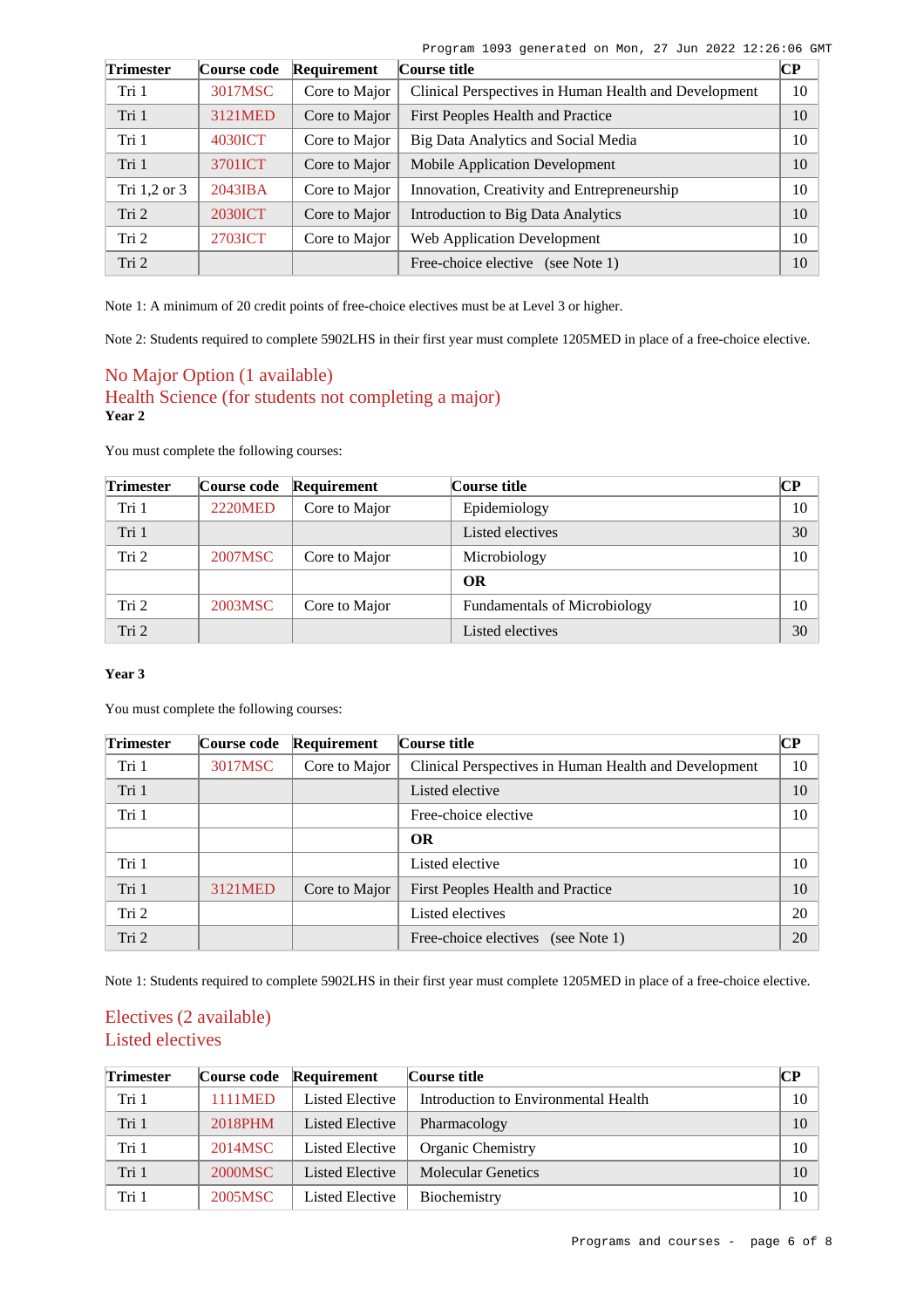| <b>Trimester</b> | Course code    | Requirement            | Course title                                      | $\overline{\mathbf{C}\mathbf{P}}$ |
|------------------|----------------|------------------------|---------------------------------------------------|-----------------------------------|
| Tri 1            | 2006AHS        | <b>Listed Elective</b> | <b>Neural Basis of Movement</b>                   | 10                                |
| Tri 1            | 2008MSC        | <b>Listed Elective</b> | <b>Structural Biochemistry</b>                    | 10                                |
| Tri 1            | 2012AHS        | <b>Listed Elective</b> | <b>Integrated Systems Physiology</b>              | 10                                |
| Tri 1            | 2210AHS        | <b>Listed Elective</b> | Nutrition                                         | 10                                |
| Tri 1            | <b>2203ENV</b> | <b>Listed Elective</b> | <b>Environmental Chemistry and Monitoring</b>     | 10                                |
| Tri 1            | 2315ENV        | <b>Listed Elective</b> | Urban Ecology and Biodiversity                    | 10                                |
| Tri 1            | 2214MED        | <b>Listed Elective</b> | <b>Public Health Research Methods</b>             | 10                                |
| Tri 1            | 3004MSC        | <b>Listed Elective</b> | Immunology                                        | 10                                |
| Tri 1            | 3020MSC        | <b>Listed Elective</b> | <b>Molecular Diagnostics</b>                      | 10                                |
| Tri 1            | 3014MSC        | <b>Listed Elective</b> | <b>Molecular Biology</b>                          | 10                                |
| Tri 1            | 3016MSC        | <b>Listed Elective</b> | Macromolecular and Cellular Biochemistry          | 10                                |
| Tri 1            | 3006MSC        | <b>Listed Elective</b> | <b>Clinical Microbiology</b>                      | 10                                |
| Tri 1            | 3007MSC        | <b>Listed Elective</b> | Histology                                         | 10                                |
| Tri 1            | 3134MED        | <b>Listed Elective</b> | Nutrition Through the Lifecycle                   | 10                                |
| Tri 1            | 3202MED        | <b>Listed Elective</b> | Applied Environmental Health                      | 10                                |
| Tri 1            | 3160MED        | <b>Listed Elective</b> | <b>Environmental Health Management</b>            | 10                                |
| Tri 1            | 2814ICT        | <b>Listed Elective</b> | Data Management                                   | 10                                |
| Tri 1            | 3701ICT        | <b>Listed Elective</b> | Mobile Application Development                    | 10                                |
| Tri 1            | 4030ICT        | <b>Listed Elective</b> | Big Data Analytics and Social Media               | 10                                |
| Tri 1,3          | 3110MED        | <b>Listed Elective</b> | Climate Change and Public Health                  | 10                                |
| Tri 1,3          | <b>2805NRS</b> | <b>Listed Elective</b> | Legal and Ethical Principles in Healthcare        | 10                                |
| Tri 2            | 2002MSC        | <b>Listed Elective</b> | Pathophysiology                                   | 10                                |
| Tri 2            | 2011MSC        | <b>Listed Elective</b> | Metabolism                                        | 10                                |
| Tri 2            | 2020MSC        | <b>Listed Elective</b> | Neurobiology                                      | 10                                |
| Tri 2            | 2113MED        | <b>Listed Elective</b> | Food Safety: Science and Management               | 10                                |
| Tri 2            | <b>2218MED</b> | <b>Listed Elective</b> | Needs Assessment, Program Planning and Evaluation | 10                                |
| Tri 2            | 3002MSC        | <b>Listed Elective</b> | Pharmacology                                      | 10                                |
| Tri 2            | 3008MSC        | <b>Listed Elective</b> | Histopathology                                    | $10\,$                            |
| Tri 2            | 3010MSC        | <b>Listed Elective</b> | Advanced Anatomy and Physiology                   | 10                                |
| Tri 2            | 3012MSC        | <b>Listed Elective</b> | <b>Clinical Biochemistry</b>                      | 10                                |
| Tri 2            | 3013MSC        | <b>Listed Elective</b> | <b>Infectious Disease</b>                         | 10                                |
| Tri 2            | 3022MSC        | <b>Listed Elective</b> | Molecular Medicine                                | 10                                |
| Tri 2            | 3119MED        | <b>Listed Elective</b> | Environmental Toxicology and Risk Assessment      | 10                                |
| Tri 2            | 3135MED        | <b>Listed Elective</b> | Environmental Health Professional Practice        | 10                                |
| Tri 2            | <b>3205MED</b> | <b>Listed Elective</b> | <b>Healthcare Systems</b>                         | 10                                |
| Tri 2            | 3202ENV        | <b>Listed Elective</b> | <b>Advanced Analytical Chemistry</b>              | 10                                |
| Tri 2            | 5020LAW        | <b>Listed Elective</b> | <b>Urban Planning Law</b>                         | 10                                |
| Tri 1,2 or 3     | 2043IBA        | <b>Listed Elective</b> | Innovation, Creativity and Entrepreneurship       | 10                                |
| Tri 2            | <b>2810ICT</b> | <b>Listed Elective</b> | Software Technologies                             | 10                                |
| Tri 2            | <b>2030ICT</b> | <b>Listed Elective</b> | Introduction to Big Data Analytics                | 10                                |
| Tri 2            | 2703ICT        | <b>Listed Elective</b> | <b>Web Application Development</b>                | 10                                |
| Tri 1,2,3        | 2004MSC        | <b>Listed Elective</b> | Pathology Techniques                              | 10                                |
| Tri 2,3          | <b>2212ENV</b> | <b>Listed Elective</b> | Ecotox and Impact Assessment (offered online)     | 10                                |
| Tri 3            | 3001MSC        | <b>Listed Elective</b> | Science of Infection Control                      | 10                                |
| Tri 1            | 1505LHS        | <b>Listed Elective</b> | Introduction to Communication and Journalism      | 10                                |
| Tri 2,3          | 2515LHS        | Listed Elective        | Media Relations                                   | 10                                |